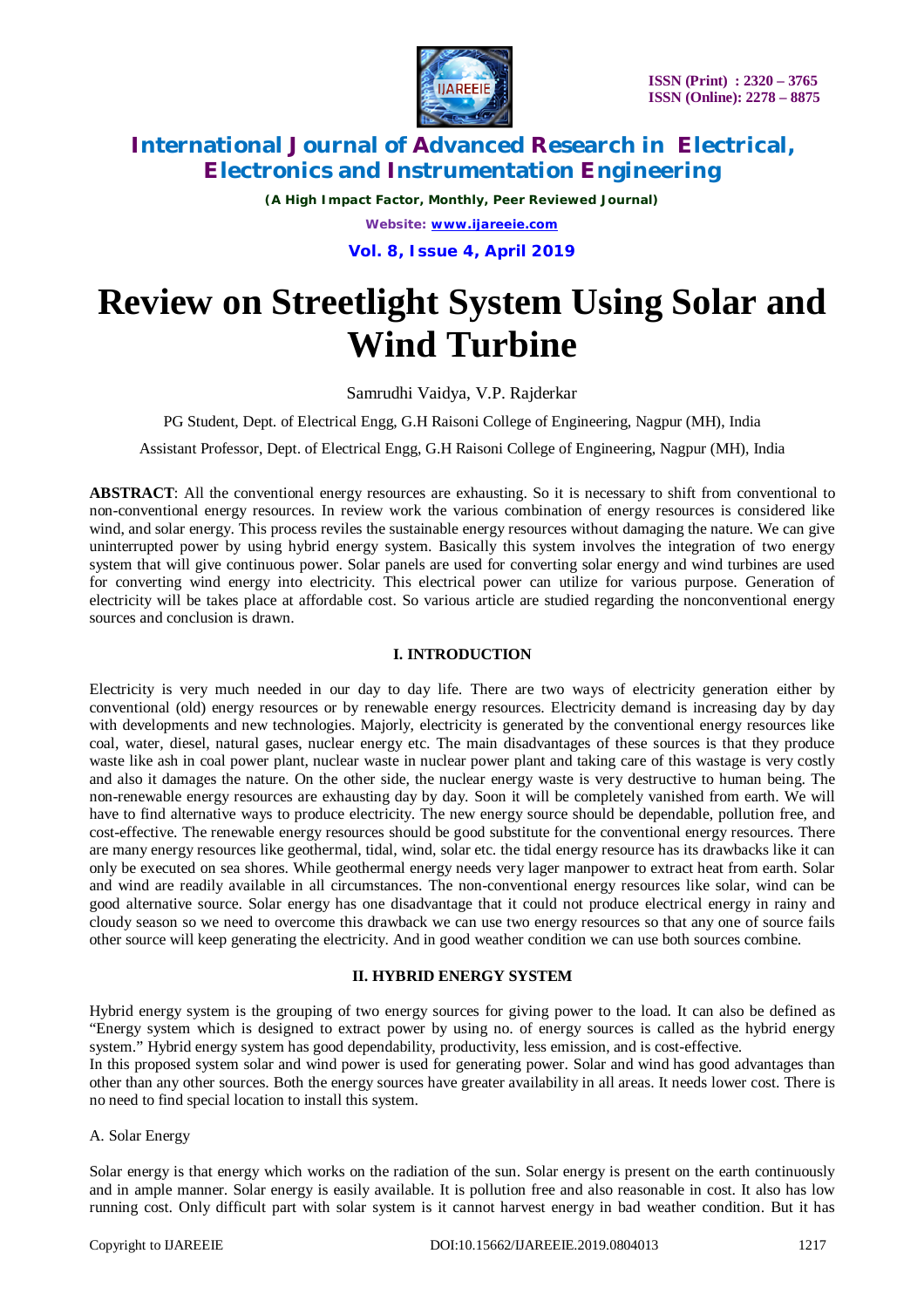

*(A High Impact Factor, Monthly, Peer Reviewed Journal)*

*Website: [www.ijareeie.com](http://www.ijareeie.com)*

## **Vol. 8, Issue 4, April 2019**

greater productivity in all other energy sources with high initial investment. It has extensive life span and has zero emission.

#### B. Wind Energy

Wind energy is the energy which is extracted from wind. We have to design wind mill. It is renewable energy sources. The wind energy requires less cost for generation of electricity. It also has less maintenance cost and is present almost 24 hours of the day. Wind energy is less polluting with less initial of the system. Generation of power from wind is determined upon the speed of flowing wind.

The major drawbacks of using independent non-conventional energy resources are that unavailability of power for all time. For overcoming this we are designing solar and wind energy based streetlight together. So that any one source of power fails other will take care of the generation. In this proposed system we can use both sources combine.This will leads to continuity of generation. This will make system dependable. The main shortcomings of this system are that it needs high initial cost. Except that it is reliable, it has less emission. Maintance cost is less. Life span of this system is more. Efficiency is more.

#### **III. LITERATURE REVIEW**

The different researches were done to see the review of how solar and wind power generation is effective in different utility scale. The literature survey has been carried as follows:

V. K. Gajbhiye provided the basic information about how energy is essential for the economic evolution and social growth of any country. The world facing the problem of power generation. The fossil energy sources are limited and needed to use properly. This power generated increases the greenhouse effect. The used of the combined solar and wind power system can be more benefits in order to make useful throughout year.

Renato Ricci, Daniele Vitali and Sergio Montelpare described the concept of renewable hybrid microgeneration unit. It has been designed to be entirely fixed into a dedicated LED street lighting system. The key feature of this new idea is the arrangement of a several Savonius vertical axis wind turbine into the structure itself. A photovoltaic panel is integrated to contribute to power generation. The energy is collected by a power conversion apparatus along with a storage device which ensures the illumination also during windless nights. The main application of this project is the individual street lighting, but also a grid associated option is feasible, making the system attuned with microgrid concepts. Different Savonius rotors have been designed and characterized by wind tunnel tests. The adopted cylindrical geometry has shown a maximum power factor of 0.21. A dedicated safety equipment has been designed to stop turbine over-speed by automatic stop in extreme wind condition. A full-scale prototype of the generator/lighting system has been installed. The trial data acquisition is currently in progress to analyze on site presentation and to allow energy simulation.

Chandragupta Mauryan.K.S depicts the role of power system around the world It is a demanding task to integrate the renewable energy resources into the power grid .The combination of the renewable resources use the communication systems as the key technology, which play exceedingly important role in monitoring, operating, and protecting both renewable energy generators and power systems.

N.Sivaramakrishna concluded that all natural surplus energies can be used forproduction of Electricity. Thus, Electricity can be made with a minimum cost and pollution free to anywhere in the world. His paper reveals a novelstep in generation of energy with availability of occurring resources without disturbing the ecological balance. He described a novel and developing Electrical Power Generationdevice by mixing photovoltaic Solar Energy, solarEnergy with Nano-antenna, Wind Energy and non-conventional energy sources. This will give an uninterrupted power supply irrespective of the weather condition without any sort ofenvironmental contamination. The equipment consists of grouping of PVsolar-cell array & Nano-antenna array, a pole mounted windgenerator, storage devices-lead acid , an inverter used tochange DC power to AC power, electrical lighting loads andelectrical heating loads, several fuse and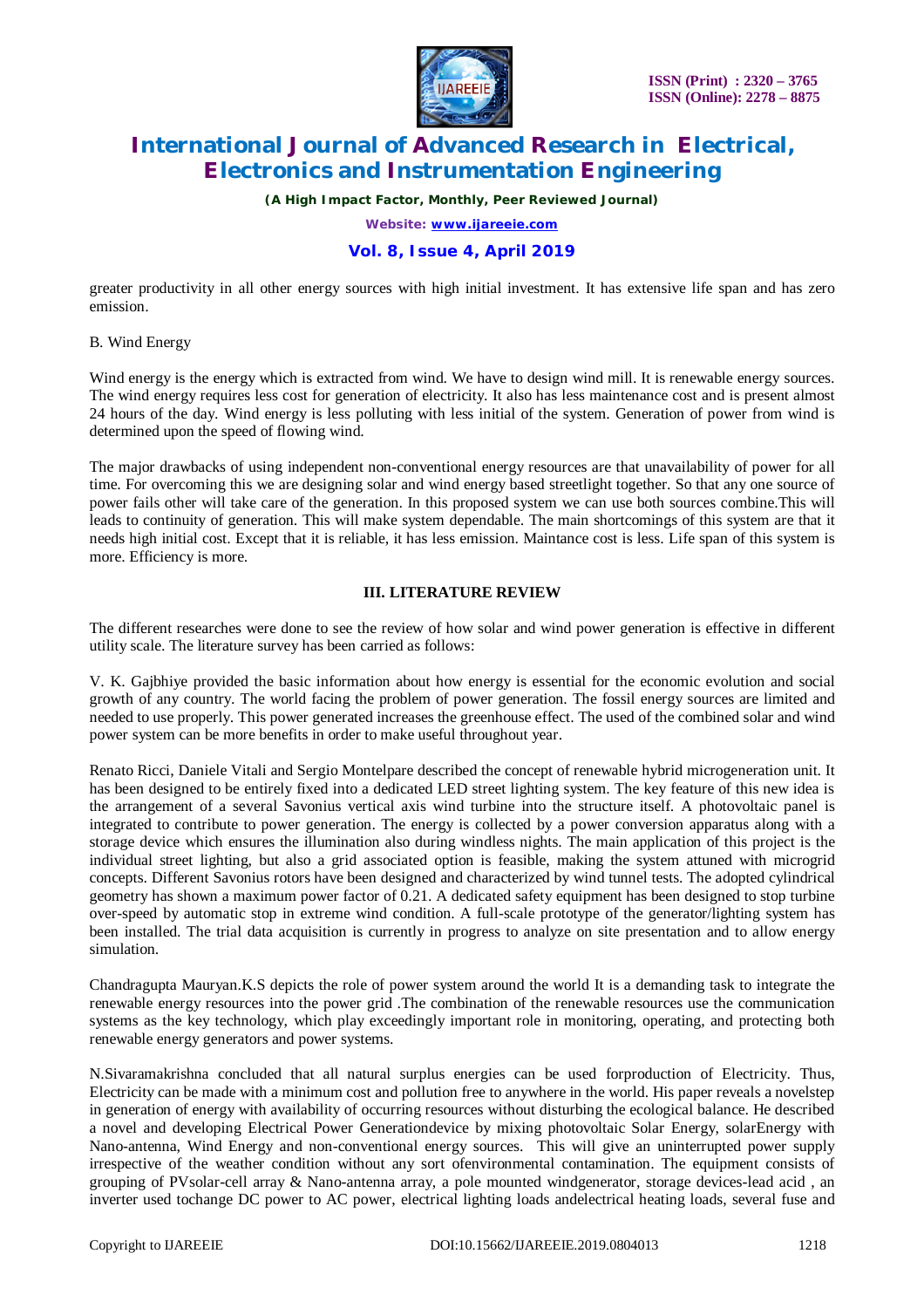

*(A High Impact Factor, Monthly, Peer Reviewed Journal)*

*Website: [www.ijareeie.com](http://www.ijareeie.com)*

## **Vol. 8, Issue 4, April 2019**

junction boxes andassociated wiring, and test instruments for measuringvoltages,power factors,currents and harmonic contaminationdata throughout the system. This hybrid solar-wind powergenerating system is suitable for Industries and also domesticareas.

S. Selvam, Prabhu .K proposed a system where the worldwide issues about power management for renewable resource, Wind / Photovoltaic (PV) hybrid power system in order to improve energy productivity with LED's as the light source and placing the wind turbine in addition to solar. The LED's are energy saving, high glowing efficiency and high useful life to the proposed system. In the same way the position of the turbine plays a major role, we had overcome the design for effective power production. By placing the short armed two turbine in the parallel path due to the to and fro motion of the vehicles air pressure is established on the blades of the turbine. The pressure is developed from both the directions keeps the turbine in continuous motion of all the vehicles such as Trucks, Lorries and Buses, etc., Due to this, an uninterrupted power generation by solar at day time and whenever the vehicles crosses the path both at day and night the turbine rotates and energy is generated. This would put down the electricity bill and reduce the pollution rate to a certain period.

Ashish S. Ingole suggested that people have to shift from conventional to renewable energy resources. In this the combination of two energy resources is takes place i.e. wind and solar energy. This process is for the sustainable energy resources without damaging the nature. We can give uninterrupted energy by using hybrid energy system. Basically this system involves the integration of two energy system that will give continuous power. Solar panels are used for changing solar energy and wind turbines are used for changing wind energy into electricity. This electrical power can be useful for various purpose. Generation of electricity will be takes place at reasonable cost.

Puneet Kumar Saini concluded that hybrid models have been an effectivemeans of generating electricity throughout the world. Lots ofresearch work has been done and unending to accommodatenew advances in this system. His paper focuses on a hybridsystem comprising of wind mill, solar photovoltaic (PV)modules, electrolyzers and fuel cell for satisfying small electricalloads in milliwatts .Dynamic study of individual components,combination of different components is performed undervarious load conditions. Characteristic curves of each systemare recorded and analysed using clean energy trainer apparatusand software. Comparison is made between solar-wind andsolar-wind-fuel cell systems for a given load profile in milliwattscale. This hybrid system can be used in remote sensing,medical application, electronic gadgets, that consumesmilliwatts of energy.

Wen-jei Yang described how wind-solar hybrid streetlight has three main advantages:

1) Social benefit: Wind-Solar hybrid streetlight is a high-tech environmentally friendly product. Installing the windsolar hybrid streetlight is done, it gives conformity with the government's environmental protection idea.

2) Economic benefit: It uses and produces power by itself. After the construction of aone-time investment, we can get a long-lasting benefit. Changing the traditionalstreetlight system laid on the underground cable power supply way saves a lot of manpower and monetary investments.

3) Environmental benefit: Each traditional streetlight spends 1825 kWh power in 10 years. According to the standard thermal coal consumption  $(400g / kWh)$  to calculating, the standard coal consumption will be 7.3 tons. So a city center will consume876,000 tons of standard coal just in 10 years, It will let out 3 million tons of carbondioxide, 17,500 tons of sulfur dioxide, 13,000 tons of nitrogen dioxide, and so much 10powder and impurity. But when using the wind-solar hybrid streetlights, the pollution will be avoided.

#### **IV. CONCLUSION**

Energy is the important material base for the national economic development and people's life. In the past 200 years, the fossil fuels (such as coal, oil, natural gas) energy systems have greatly promoted the development of human society. But the human using fossil fuel has brought the serious environmental pollution and ecological damage at the same time. In recent years, the countries all over the world come to realize the importance of energy to the human, and are more aware of the environmental and ecological damage caused by the use of conventional energy. Countries that are based on national conditions, began to governance and alleviate deterioration of the environment, and put the development and utilization of renewable, pollution- free new energy as an important content of sustainable development. The wind-solarhybrid system is a complementary by using wind and solar energy resources. It is a new